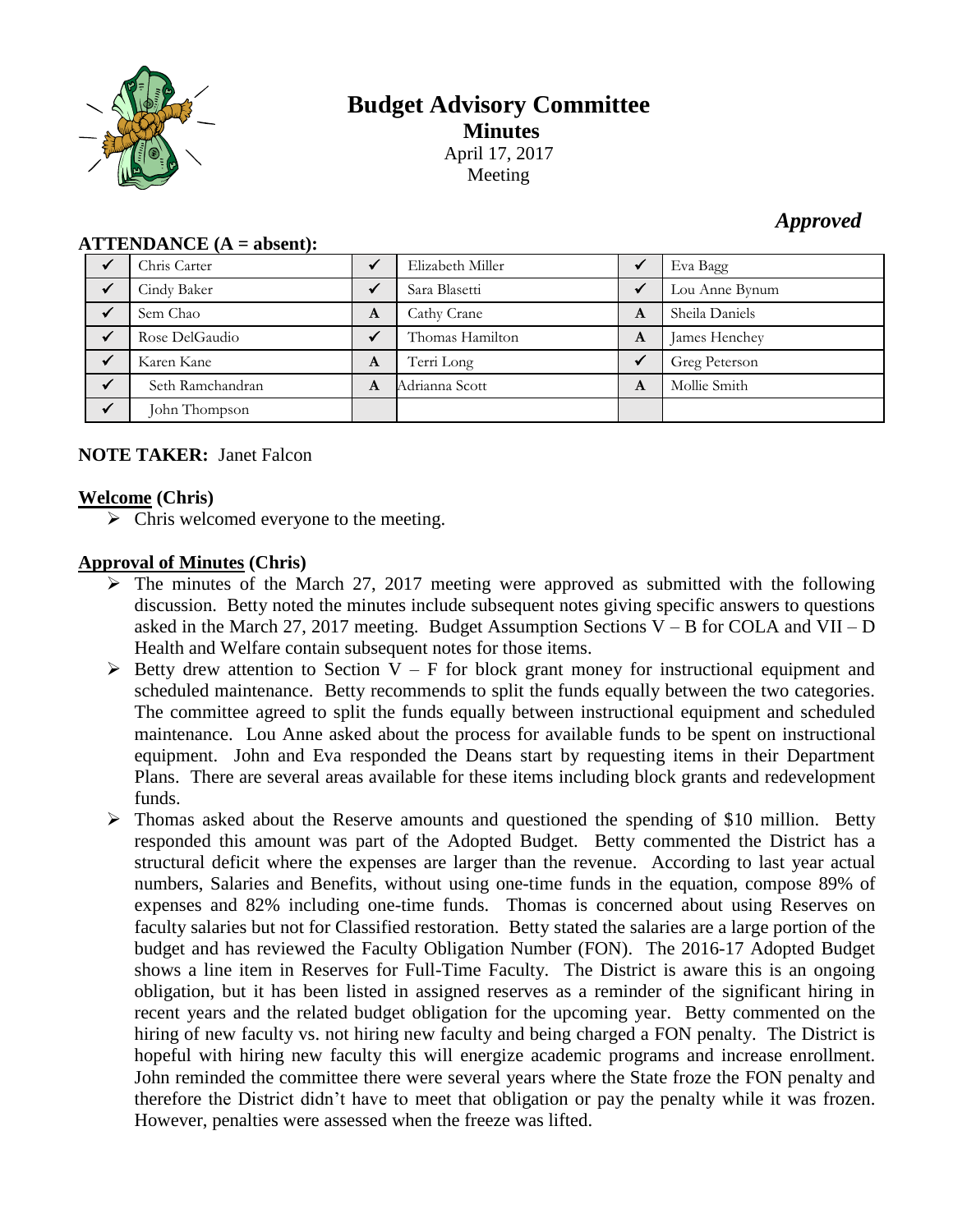## **IE Fund Balance Goals (John and Eva)**

*(Refer to "Institutional Effectiveness Indicator Rates – Long Beach CCD", "Government Finance Officers Association – Appropriate Level of Unrestricted Fund Balance in the General Fund", "Community College Update", and the letter from Erik Skinner handouts)*

- $\triangleright$  John reviewed the Institutional Effectiveness Goals.
	- o John and Eva discussed the Institutional Effectiveness (IE) Fund Balance Goals. This is the third year the District has been required to set goals. There are several new metrics that have been implemented; however, the District is not required to set those goals at this time. For 2017-18, the District is required to answer information regarding the Fund Balance and Audit Findings.
	- o As stated in the handout from the Government Finance Officers Association, it is recommended for the reserves to be no less than two months of regular general fund operating revenues or regular general fund operating expenditures.
	- o John reminded the group the Board requirement of 5.5% in is included in these percentages.
	- $\circ$  The IE Fund Balance is a requirement for 2017-18 as part of the IE goals framework and 2017-18 college IE goals. The requirement includes a one-year goal as well as a six-year goal. The six-year goal for 2016-17 was 15% and 12.5% for the one-year goal.
	- o It was agreed by consensus to recommend the 2017-18 Fund Balance Goals were suggested to rollover at 12.5% for the short-term goal and 15.0% for the long-term.
	- o The Audit Findings Goals were recommended to be "Yes" for each question.
	- o Thomas asked for clarification of the short-term goal. Betty confirmed the short-term goal is being recommended to stay at 12.5% for 2017-18. The 15% goal for long-term would be established to reach over the next several years. Thomas recommended the BAC to vote on the matter; however Betty said this committee can only make recommendations.
	- o Seth asked for confirmation of the State mandated percentage of Reserves. John replied the minimum is 5%. Seth inquired about the FTES rate comparisons between, K-12, CSUs, UCs, and Community Colleges. He wonders why community colleges are paid the least and why there isn't a push to make the rates more equivalent. Betty said the District falls under Prop 98 in regards to the percentage and that the community colleges have not historically been funded at the percentage the original legislation anticipated. It is in our best interest to receive ongoing funds rather than one-time funds. Prop 98 was intended to be a minimum guarantee; however, the funds available have been treated more of a maximum and have not been reached on a continued basis.
- $\triangleright$  The committee agreed to recommend to CPC the one-year goal of 12.5%; 15% for the six-year goal; and "Yes" for the three Audit questions indicating our desire to have clean audit opinions and zero findings on our audits.

#### **Enhanced Noncredit Funding (Betty)**

*(Refer to "Community College Update" handout)*

- $\triangleright$  Betty discussed Enhanced Noncredit Funding.
	- Enhanced noncredit classes are currently funded at the credit rate. The Legislative Analyst's Office (LAO) is suggesting this type of funding may be lowered in the future. Betty cautioned the District to be mindful of this topic in the future.